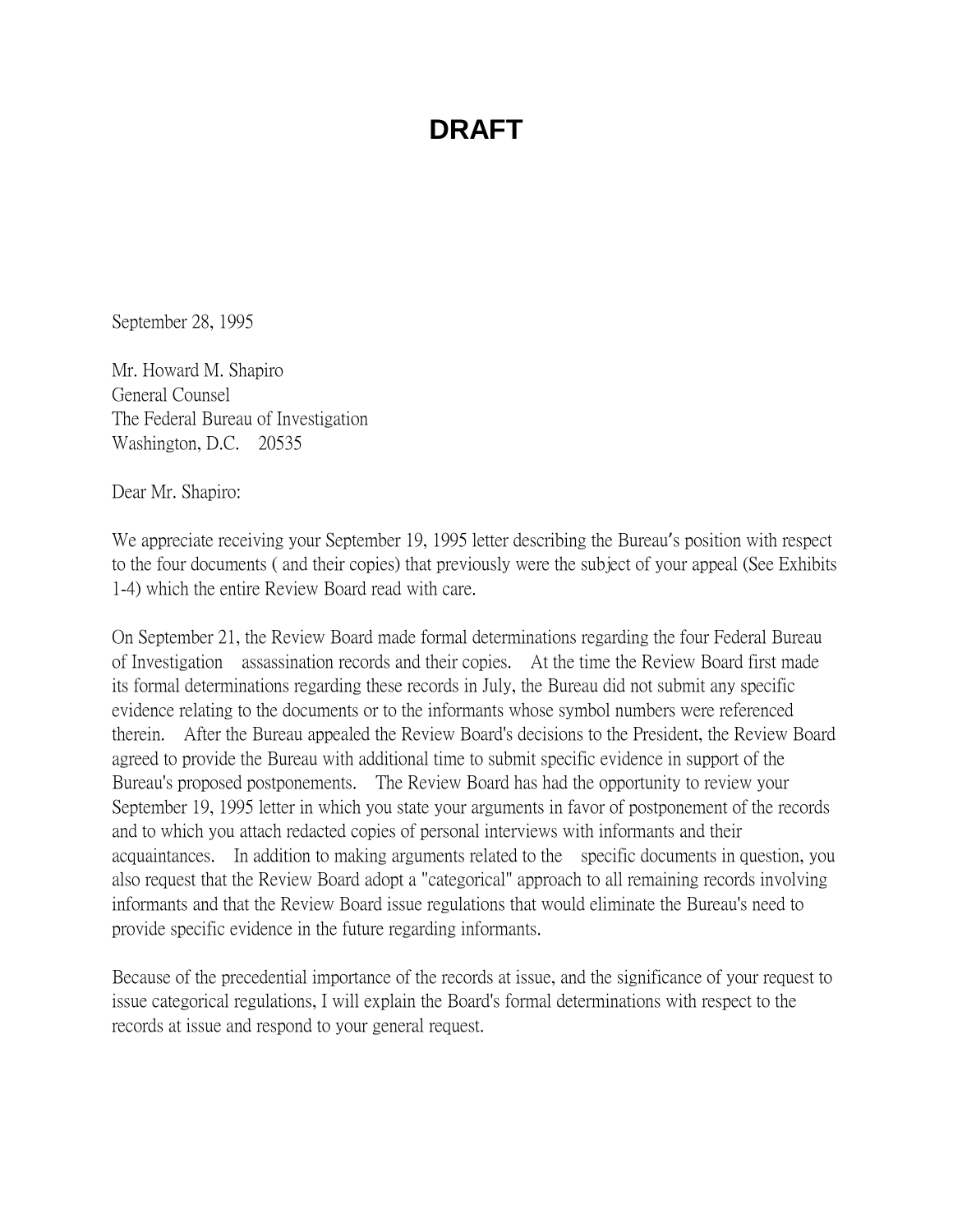Mr. Howard Shapiro September 28, 1995 Page 2

#### The Four Records at Issue

#### Exhibit 1: 124-10119-10078.

The Bureau was unable to locate any descendants or relatives of this informant who died in 1979, and you expressed "no further objection to disclosure" of the document. Due to the lack of the clear and convincing evidence needed to support a postponement, and given the Bureau's waiver of any further objection, the Review Board voted unanimously to open the record in full.

### Exhibit 2: 124-10070-10354.

Exhibit 2 provides a significant lead on the question whether there was any complicity on the part of Dallas police officials in the death of Lee Harvey Oswald. Dated only two days after Oswald was murdered in the Dallas Police Department building, the document is an "urgent" cable to Director J. Edgar Hoover from the Special Agent-in-Charge of the Houston office. The portions of the document that already have been made public reveal that the FBI informant (whose symbol number is redacted), reported that a longstanding female acquaintance of the informant (whose name -- or alias -- is redacted) was reputedly a "fixer" between the Dallas police and the "criminal element." The document reports that the informant called the fixer and asked her questions about the murder of Oswald while he was in Dallas police custody. The informant wanted to know whether it was an "accident" that Ruby had shot Oswald, or whether there was anything more to the story. The document suggests that the fixer believed that there was more to the story than had been revealed, but was reluctant to talk at that time.

The murder of Lee Oswald has prompted substantial discussion on the question whether his murderer, Jack Ruby, acted alone, or at the behest of organized crime, or with the possible assistance of his contacts in the Dallas police force. Although the Review Board takes no position on the merits of these important issues, it does believe that the document in question clearly is relevant and material to them. There is, in short, very high public interest in this record.

There are three subjects redacted in the document: the symbol number of the former informant, the name (or alias) of the fixer, and the occupation of the fixer. The only evidence provided in support of their postponement by the Bureau consists of an FD-302 report by a Dallas, Texas, FBI agent who conducted an interview with the former informant. In the words of the FBI agent, the informant "does not want his name, telephone number or other identifying information disclosed as to do so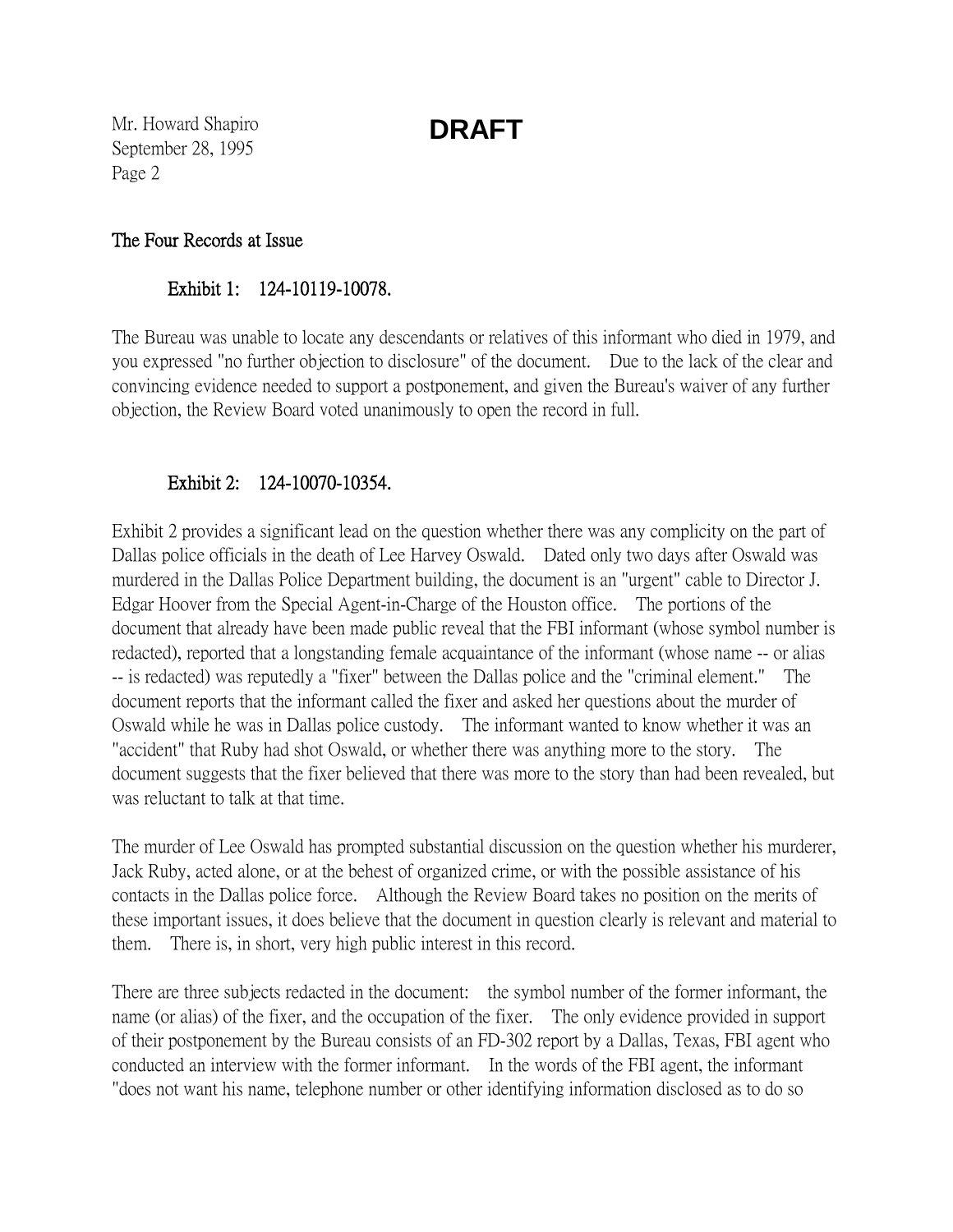Mr. Howard Shapiro September 28, 1995 Page 3

would be detrimental to himself, his family and his business."

Since the document does not reveal the identity of the informant, but rather the informant symbol number, the Bureau has a two-pronged responsibility. It must provide clear and convincing evidence, first, that the release of the redacted information would lead to the disclosure of the informant's identity, and second, that the disclosure of the identity would lead to harm. The Board believes that the Bureau did not meet its burden in either case. The Bureau provided no evidence that the release of the redacted information would lead to the disclosure of the identity of the informant, and rather than provide evidence of harm in the event that the identity were disclosed, the Bureau simply related the assertions of harm voiced by the informants themselves.

Based upon the evidence presented to it, the Review Board voted, unanimously, to release the name and occupation of the fixer (regarding whom no evidence was offered) $\textsuperscript{1}$  $\textsuperscript{1}$  $\textsuperscript{1}$  and to release the prefix and suffix of the informant's symbol number. The only information to be postponed is the numerical portion of the informant's symbol number. The Board decided to redact this portion of the symbol number because it would provide very little (if any) useful information to the public and would preclude any possible basis that release of the number would disclose the identity of the informant.

### Exhibits 3 and 4: 124-10184-10256 and 124-10244-10077.

Exhibits 3 and 4 discuss, in part, a small Communist Party meeting at the home of Ms. Genne Kuhn in Wheeling, West Virginia. In December, 1963, Ms. Kuhn had invited five persons to her home to hear a talk by her guest, Arnold Johnson, who was then the Public Relations Director of the Communist Party USA. The documents disclose that three of the five invites who gathered to hear Mr. Johnson were FBI informants. Your September 19 letter to the Review Board further discloses that two of the informants were married to each other and that both are now living and that the third informant is deceased. One of the documents also discloses that, at one point, a smaller meeting included only Mr. Johnson, Ms. Kuhn, and two of the three FBI informants.

Although the Bureau provided statements from two living informants (the husband and wife team) and a statement by relatives of the third requesting continued non-disclosure, the Bureau did not demonstrate why releasing the symbol numbers in these two documents would make it any more

<span id="page-2-0"></span> $\overline{\phantom{a}}$  $^1$ Additional grounds for the release of the fixer's name are found at pages  $\equiv$  of our August 11, 1995 Reply.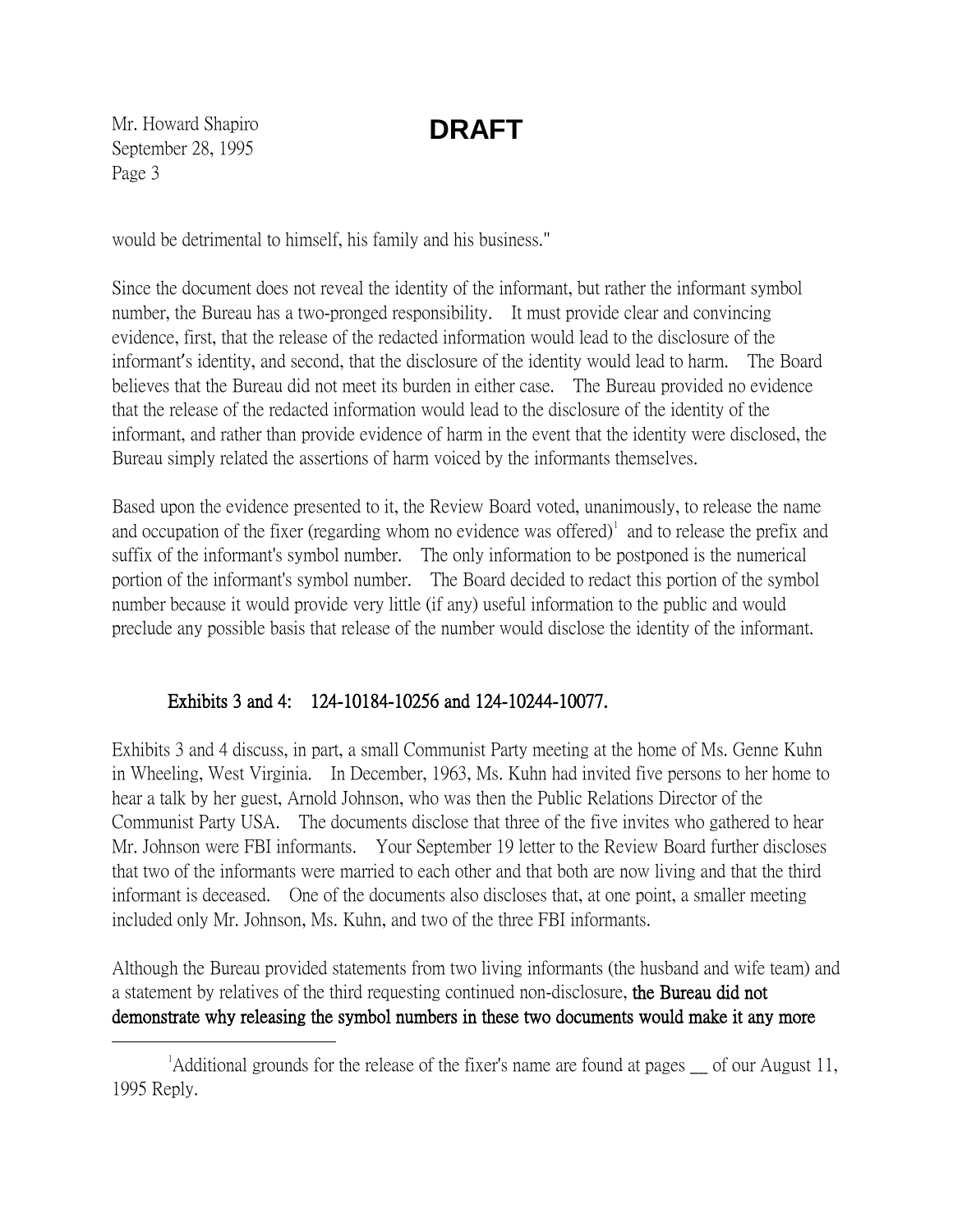Mr. Howard Shapiro September 28, 1995 Page 4

#### likely that the informants' identities would be revealed.

Exhibit 3 also discloses other information about some additional Communist Party activities and two file numbers. The Bureau did not make any argument showing how the release of this information would tend to disclose the identity of the informants, given what has already been released, nor did it offer any basis for postponing the file numbers.

Accordingly, the Review Board voted, unanimously, to release all of the information in the two documents, including the file numbers,  $\epsilon^2$  $\epsilon^2$  except for the numerical portion of the informants' symbol numbers.

### The Review Board's Response to the Bureau's Request for a Categorical Approach

The Bureau reported it had expended more than 300 manhours gathering information on the four informants. In order to avoid such expenses in the future, the Bureau suggested that the Review Board "adopt a categorical approach when determining whether to postpone disclosure of all similar records." This "categorical approach" constitutes, of course, a significant revision from the Bureau's previously stated willingness to "be prepared with particularity to defend a particular piece of information and the necessity of its not being divulged."<sup>[3](#page-3-1)</sup> Rather than adopting a categorical approach, the Review Board looked to the JFK Act instead. The JFK provided, in relevant part, that

Disclosure of assassination records or particular information in assassination records to the public may be postponed subject to the limitations of this Act if there is clear and convincing evidence that . . . .

(4) the public disclosure of the assassination record would compromise the existence of an understanding of confidentiality currently requiring protection between a Government agent and a cooperating individual or a foreign government, and public disclosure would be so harmful that it outweighs the public interest . . . .

44 U.S. C. 2107.6.

<sup>3</sup>Sessions cite from p. 1 of Brief.

<span id="page-3-1"></span><span id="page-3-0"></span> $\overline{\phantom{a}}$  2  $A$ dditional grounds for the release of the file numbers are provided on page of the August 11, 1995 Reply.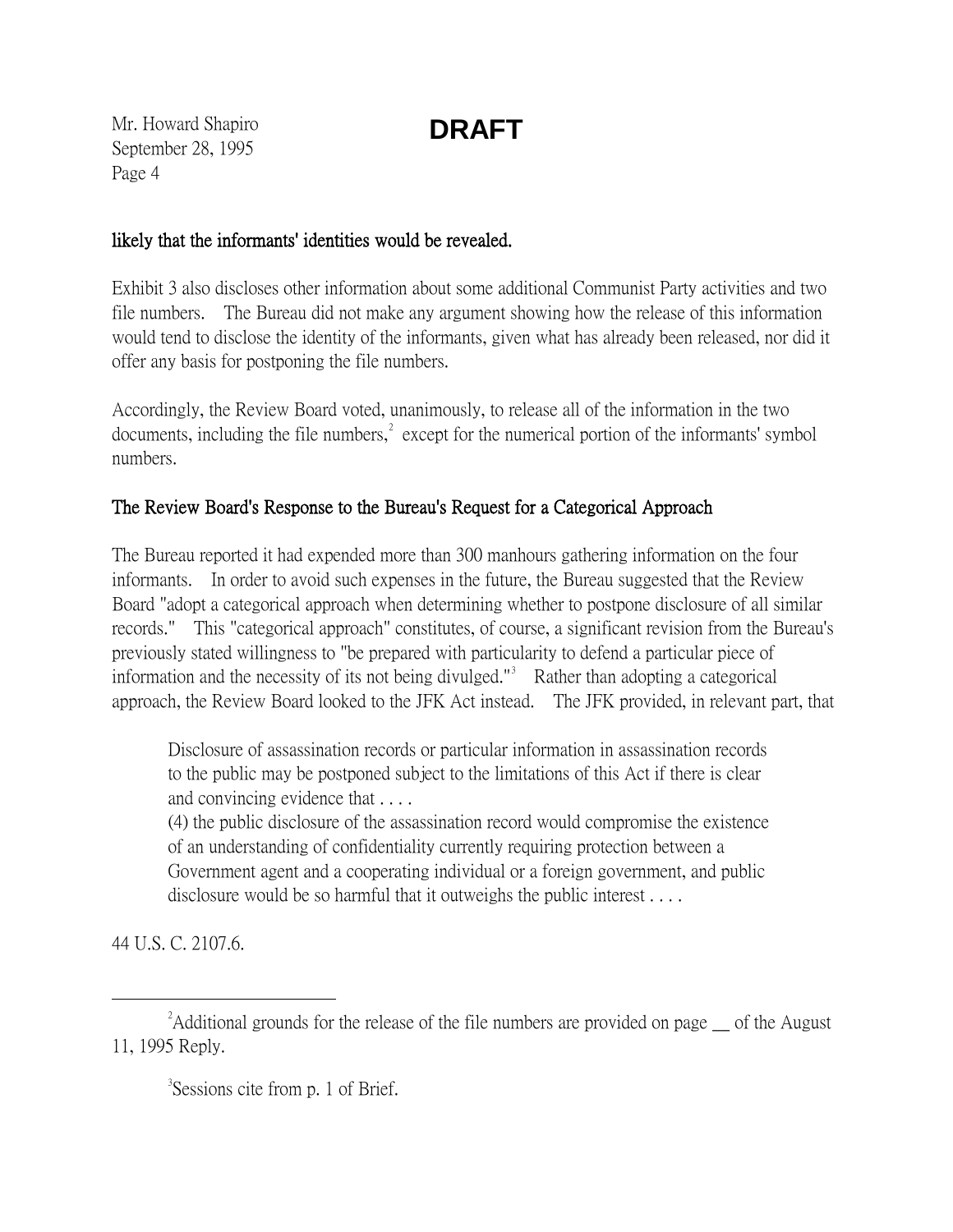Mr. Howard Shapiro September 28, 1995 Page 5

# **DRAFT**

The Review Board respectfully declines to adopt the suggestion that a categorical approach be adopted. We make the following observations in response to the Bureau's concerns regarding its expenditure of resources:

First, the Bureau seems to have devoted part of its effort to obtaining informant confirmation that they had "an understanding of confidentiality" within the meaning of Section 6.4 of the JFK Act. The Review Board did not question the original existence of such an understanding with these informants. Indeed, the Review Board stated in its August 11, 1995 Reply to the President that for the postponements at issue, "the Review Board accepts that the use of informant symbol numbers or the existence of an informant file provides evidence that the informant in question was assured some measure of confidentiality."<sup>[4](#page-4-0)</sup>

Second, interviews with former informants that simply recount their discomfort with the disclosure of their identities provide little probative information, particularly when there is no reason to believe that the disclosure of all (or part) of a symbol number would reveal the identity. If, on the other hand, a former informant had specific information that identified particular harms or specific circumstances, the Board would be interested in receiving such information.

Third, the Bureau devoted some of its resources to tracking down distant descendants of deceased informants. The Review Board would advise that such efforts will provide little probative information and would recommend that the Bureau not undertake such efforts.

Fourth, the Bureau continues to withhold from the Review Board evidence from the Bureau's least expensive and most probative source: the informant's source file. Rather than track down an informant to determine whether he had an understanding of confidentiality, the Bureau could have simply shown the Review Board (or staff) a copy of the agreement. Indeed, the Review Board was struck by the Bureau's failure to provide copies of confidentiality agreements with informants who insisted that they had signed comprehensive non-disclosure agreements. Similarly, the source file would seem to provide the best evidence of whether the informant at issue had provided information on dangerous persons who might subsequently be inclined to cause harm.

<span id="page-4-0"></span> $\frac{1}{4}$  $A^4$ Brief at 6 n.8.